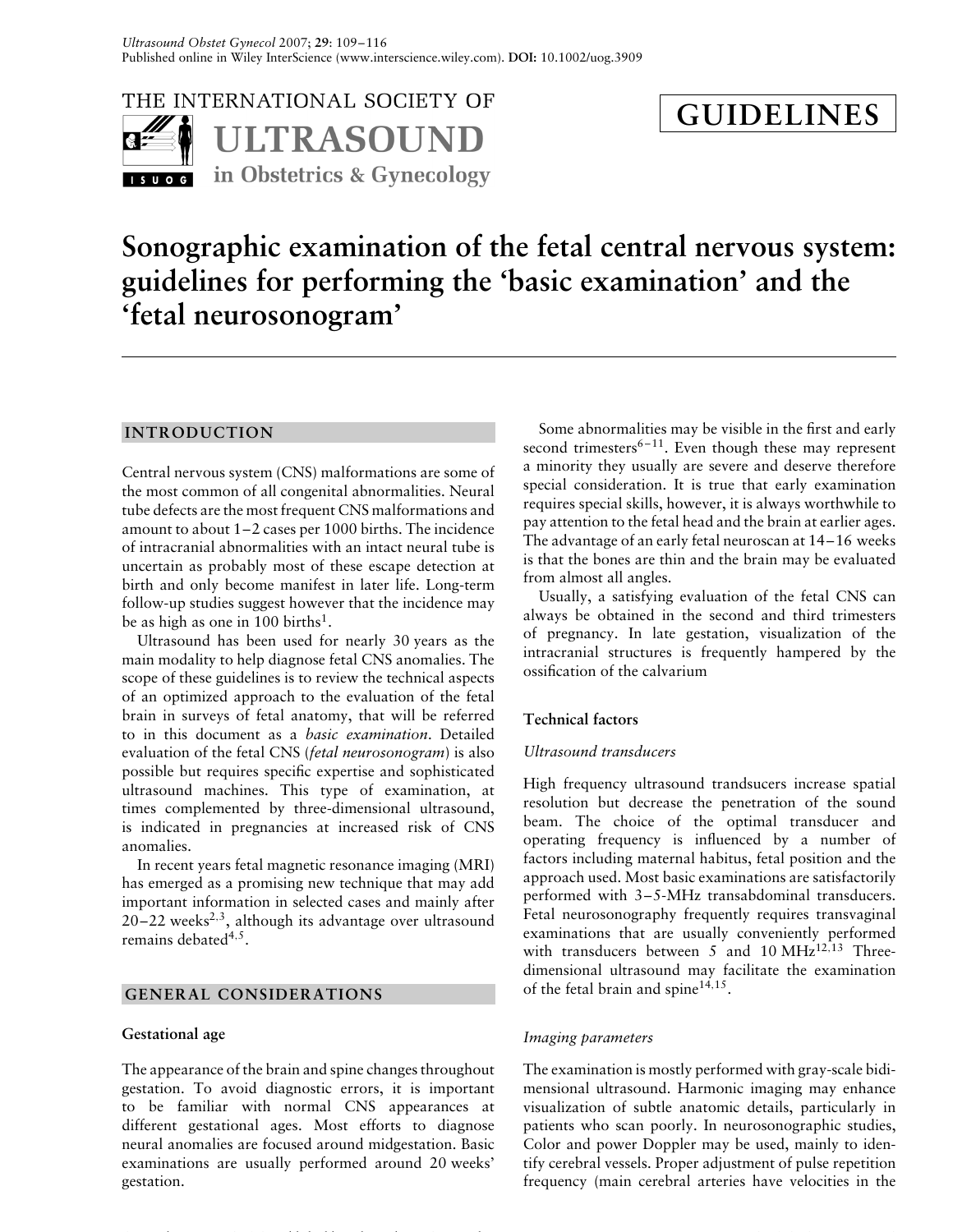range of  $20-40$  cm/s during intrauterine life)<sup>16</sup> and signal persistence enhances visualization of small vessels.

## **BASIC EXAMINATION**

#### **Qualitative evaluation**

Transabdominal sonography is the technique of choice to investigate the fetal CNS during late first, second and third trimesters of gestation in low risk pregnancies. The examination should include the evaluation of the fetal head and spine.

Two axial planes allow visualization of the cerebral structures relevant to assess the anatomic integrity of the  $brain<sup>17</sup>$ . These planes are commonly referred to as the *transventricular plane* and the *transcerebellar plane*. A third plane, the so-called *transthalamic plane*, isfrequently added, mostly for the purpose of biometry (Figure 1). Structures that should be noted in the routine examination include the lateral ventricles, the cerebellum and cisterna magna, and *cavum septi pellucidi*. Head shape and brain texture should also be noted on these views (Table 1).

#### *The transventricular plane*

This plane demonstrates the anterior and posterior portion of the lateral ventricles. The anterior portion of the lateral ventricles (frontal or anterior horns) appears as two comma-shaped fluid filled structures. They have



**Figure 1** Axial views of the fetal head. (a) Transventricular plane; (b) transthalamic plane; (c) transcerebellar plane.

**Table 1** Structures that are usually noted in a basic ultrasound examination of the fetal central nervous system

| Head shape            |  |
|-----------------------|--|
| Lateral ventricles    |  |
| Cavum septi pellucidi |  |
| Thalami               |  |
| Cerebellum            |  |
| Cisterna magna        |  |
| Spine                 |  |

a well defined lateral wall and medially are separated by the *cavum septi pellucidi* (CSP). The CSP is a fluid filled cavity between two thin membranes. In late gestation or the early neonatal period these membranes usually fuse to become the *septum pellucidum.* The CSP becomes visible around 16 weeks and undergoes obliteration near term gestation. With transabdominal ultrasound, it should always be visualized between 18 and 37 weeks, or with a biparietal diameter of  $44-88$  mm<sup>18</sup>. Conversely, failure to demonstrate the CSP prior to 16 weeks or later than 37 weeks is a normal finding. The value of visualizing the CSP for identifying cerebral anomalies has been debated<sup>17</sup>. However, this structure is easy to identify and is obviously altered with many cerebral lesions such as holoprosencephaly, agenesis of the corpus callosum, severe hydrocephaly and septo-optic dysplasia<sup>19</sup>.

From about 16 weeks the posterior portion of the lateral ventricles (also referred to as posterior horns) is in reality a complex formed by the atrium that continues posteriorly into the occipital horn. The atrium is characterized by the presence of the glomus of the choroid plexus, which is brightly echogenic, while the occipital horn is fluid filled. Particularly in the second trimester of gestation both the medial and lateral walls of the ventricle are parallel to the midline and are therefore well depicted sonographically as bright lines. Under normal conditions the glomus of the choroid plexus almost completely fills the cavity of the ventricle at the level of the atrium being closely apposed to both the medial or lateral walls, but in some normal cases a small amount of fluid may be present between the medial wall and the choroid plexus<sup>20–23</sup>.

In the standard transventricular plane only the hemisphere on the far side of the transducer is usually clearly visualized, as the hemisphere close to the transducer is frequently obscured by artifacts. However, most severe cerebral lesions are bilateral or associated with a significant deviation or distortion of the midline echo, and it has been suggested that in basic examinations symmetry of the brain is assumed<sup>17</sup>.

## *The transcerebellar plane*

This plane is obtained at a slightly lower level than that of the transventricular plane and with a slight posterior tilting and includes visualization of the frontal horns of the lateral ventricles, CSP, thalami, cerebellum and cisterna magna. The cerebellum appears as a butterfly shaped structure formed by the round cerebellar hemispheres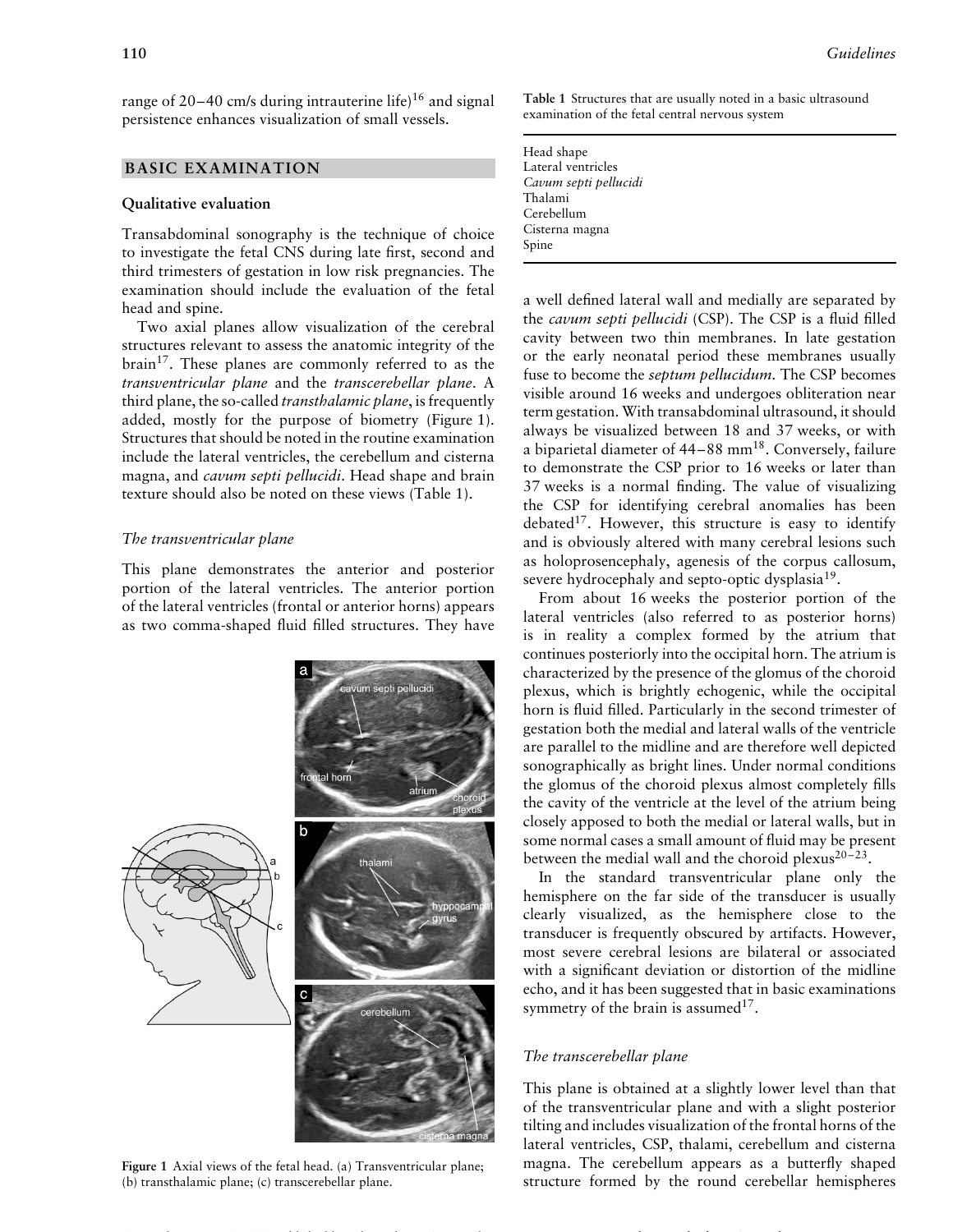joined in the middle by the slightly more echogenic cerebellar vermis. The cisterna magna or cisterna cerebello-medullaris is a fluid filled space posterior to the cerebellum. It contains thin septations, that are normal structures and should not be confused with vascular structures or cystic abnormalities. In the second half of gestation the depth of the cisterna magna is stable and should be  $2-10$  mm<sup>17</sup>. Early in gestation the cerebellar vermis has not completely covered the fourth ventricle, and this may give the false impression of a defect of the vermis. In later pregnancy such a finding may raise the suspicion of a cerebellar abnormality but prior to 20 weeks' gestation this is usually a normal finding<sup>24</sup>.

## *Transthalamic plane*

A third scanning plane, obtained at an intermediate level, is also frequently used in the sonographic assessment of the fetal head, and is commonly referred to as the *transthalamic plane* or *biparietal diameter plane*. The anatomic landmarks include, from anterior to posterior, the frontal horns of the lateral ventricles, the *cavum septi pellucidi*, the thalami and the hippocampal gyruses<sup>25</sup>. Although this plane does not add significant anatomic information to that obtained from the transventricular and transcerebellar planes, it is used for biometry of the fetal head. It has been proposed that, particularly in late gestation, this section plane is easier to identify and allows more reproducible measurements than does the transventricular plane<sup>25</sup>.

## *The fetal spine*

The detailed examination of the fetal spine requires expertise and meticulous scanning, and the results are heavily dependent upon the fetal position. Therefore, a full detailed evaluation of the fetal spine from every projection is not a part of the basic examination. The most frequent of the severe spinal abnormalities, open spina bifida, is usually associated with abnormal intracranial anatomy. However, a longitudinal section of the fetal spine should always be obtained because it may reveal, at least in some cases, other spinal malformations including vertebral abnormalities and sacral agenesis. Under normal conditions, a longitudinal section of the spine from about 14 weeks' gestation demonstrates the three ossification centers of the vertebrae (one inside the body, and one at the junction between the lamina and pedicle on each side) that surround the neural canal, and that appear as either two or three parallel lines depending upon the orientation of the sound beam. In addition, attempt should be made to demonstrate the intactness of the skin overlying the spine either on transverse or longitudinal views.

## **Quantitative evaluation**

Biometry is an essential part of the sonographic examination of the fetal head. In the second trimester and third trimester, a standard examination usually includes the measurement of the biparietal diameter, head circumference and internal diameter of the atrium. Some also advocate measurement of the transverse cerebellar diameter and cisterna magna depth.

Biparietal diameter and head circumference are commonly used for assessing fetal age and growth and may also be useful to identify some cerebral anomalies. They may be measured either in the transventricular plane or in the transthalamic plane. Different techniques can be used for measuring the biparietal diameter. Most frequently the calipers are positioned outside the fetal calvarium (so called outside to outside measurement)<sup>26</sup>. However, some of the available charts have been produced using an outer to inner technique to avoid artifacts generated by the distal echo of the calvarium<sup>25</sup>. The two approaches result in a difference of a few millimeters that may be clinically relevant in early gestation. It is important therefore to know the technique that was used while constructing the reference charts that one uses. If the ultrasound equipment has ellipse measurement capacity, then head circumference can be measured directly by placing the ellipse around the outside of the skull bone echoes. Alternatively, the head circumference (HC) can be calculated from biparietal diameter (BPD) and occipitiofrontal diameter (OFD) by using the equation  $HC = 1.62 \times (BPD + OFD)$ . The ratio of the biparietal diameter over the occipitofrontal diameter is usually 75–85%. Moulding of the fetal head particularly in early gestation is however frequent, and most fetuses in breech presentation have some degree of dolicocephaly.

Measurement of the atrium is recommended because several studies suggest that this is the most effective approach for assessing the integrity of the ventricular system<sup>22</sup>, and ventriculomegaly is a frequent marker of abnormal cerebral development. Measurement is obtained at the level of the glomus of the choroid plexus, perpendicular to the ventricular cavity, positioning the calipers inside the echoes generated by the lateral walls (Figure 2). The measurement is stable in the second and early third trimesters, with a mean diameter of  $6-8$  mm<sup>20,22,27</sup> and is considered normal when less than  $10 \text{ mm}^{27-32}$ . Most of the biometric studies on the size of the lateral ventricles have used ultrasound equipment that provided measurements in millimeters<sup>33</sup>.

As, with modern equipment, measurements are given in tenths of millimeters, it is uncertain which is the most reasonable cut-off value. We believe that particularly at midgestation a value of 10.0 mm or greater should be considered suspicious.

The transverse cerebellar diameter increases by about one millimeter per week of pregnancy between 14 and 21 menstrual weeks. This measurement, along with the head circumference and the biparietal diameter is helpful to assess fetal growth. The depth of the cisterna magna measured between the cerebellar vermis and the internal side of the occipital bone is usually  $2-10$  mm<sup>34</sup>. With dolicocephaly, measurements slightly larger than 10 mm may be encountered.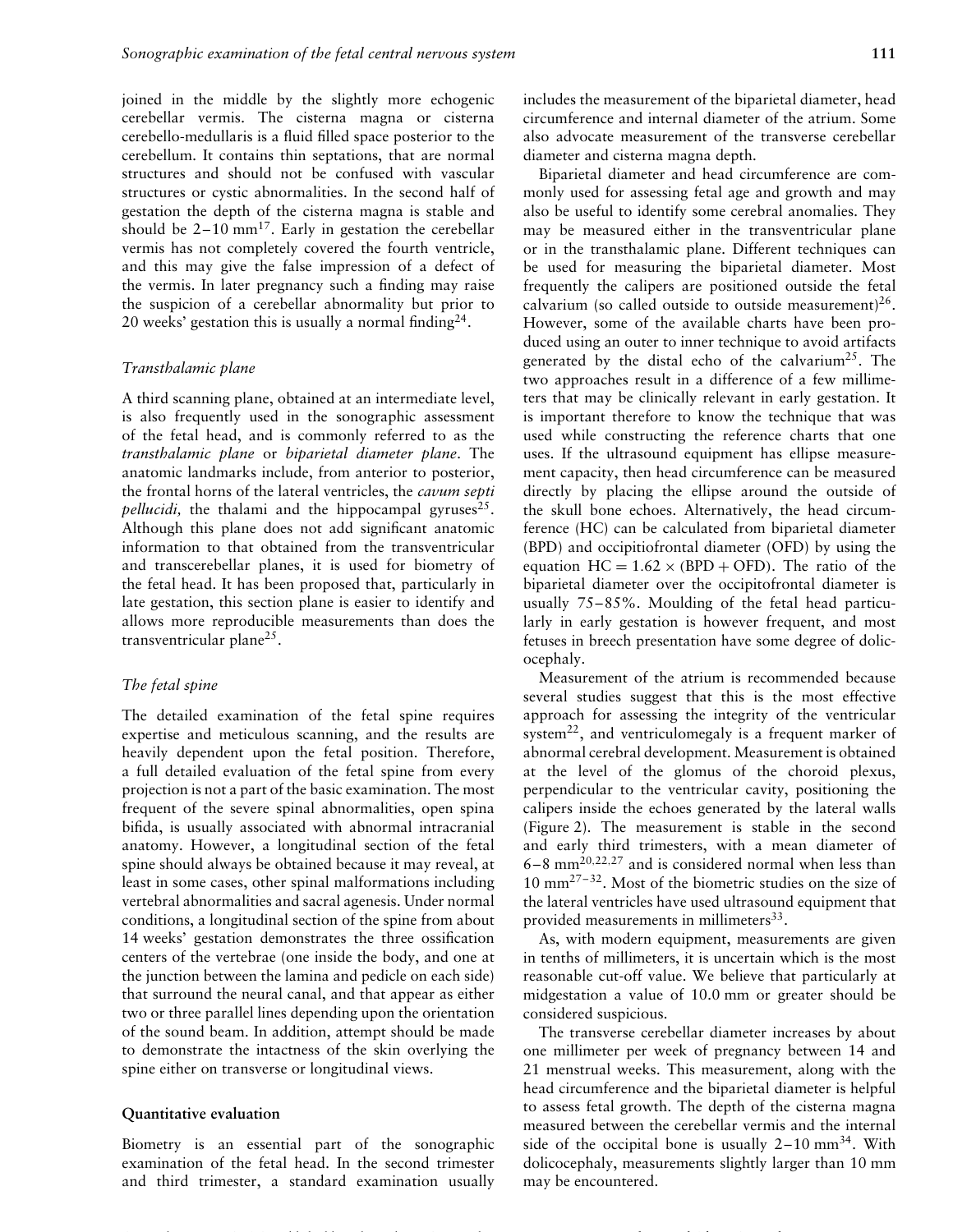

**Figure 2** (a) Measurement of the atrium of the lateral ventricles. The calipers are positioned at the level of the glomus of the choroid plexus, inside the echoes generated by the ventricular walls; (b) diagram to illustrate correct caliper placement for ventricular measurement. Calipers are correctly placed touching the inner edge of the ventricle wall at its widest part and aligned perpendicular to the long axis of the ventricle (YES). Incorrect placements include middle–middle (no<sup>1</sup>), outer–outer (no<sup>2</sup>), and placement that is too posterior in the narrower part of the ventricle or not perpendicular to the ventricle axis  $(no<sup>3</sup>)$ .

## **FETAL NEUROSONOGRAM**

It is commonly accepted that dedicated fetal neurosonography has a much greater diagnostic potential than that of the standard transabdominal examination, and is particularly helpful in the evaluation of complex malformations. However, this examination requires a grade of expertise that is not available in many settings and the method is not yet universally used. Dedicated fetal neurosonography is useful in patients with an increased risk of CNS anomalies, including cases in which the basic examination identifies suspicious findings.

The basis of the neurosonographic examination of the fetal brain is the multiplanar approach, that is obtained by aligning the transducer with the sutures and fontanelles of the fetal head<sup>12,13</sup>. When the fetus is in vertex presentation, a transabdominal/transvaginal approach can be used. In fetuses in breech presentation, a transfundal approach is used, positioning the probe parallel instead of perpendicular to the abdomen. Vaginal probes have the advantage of operating at a higher frequency than do abdominal probes and therefore allow a greater definition of anatomical details. For this reason, in some breech presenting fetuses an external cephalic version may be considered in order to use the transvaginal approach.

Evaluation of the spine is a part of the neurosonographic examination and is performed using a combination of axial, coronal and sagittal planes.

The neurosonographic examination should include the same measurements that are commonly obtained in a basic examination: the biparietal diameter, head circumference and the atrium of the lateral ventricles. The specific measurements obtained may vary also depending upon the gestational age and the clinical setting.

## **Fetal brain**

Whether the exam is performed transvaginally or transabdominally, proper alignment of the probe along the correct section planes usually requires gentle manipulation of the fetus. A variety of scanning planes can be used, also depending upon the position of the fetus<sup>12</sup>. A systematic evaluation of the brain usually includes the visualization of four coronal and three sagittal planes. In the following, a description of the different structures that can be imaged in the late second and third trimesters is reported. Apart from the anatomic structures, fetal neurosonography should also include evaluation of the convolutions of the fetal brain that change throughout gestation $35-38$ .

#### *Coronal planes (Figure 3)*

*The transfrontal plane or Frontal-2 plane.* The visualization of this plane is obtained through the anterior fontanelle and depicts the midline interhemispheric fissure and the anterior horns of the lateral ventricles on each side. The plane is rostral to the genu of the corpus callosum and this explains the presence of an uninterrupted interhemispheric fissure. Other structures observed are the sphenoidal bone and the ocular orbits.

*The transcaudate plane or Mid-coronal-1 plane12.* At the level of the caudate nuclei, the genu or anterior portion of the corpus callosum interrupts the continuity of the interhemispheric fissure. Due to the thickness of the genu in coronal planes it is observed as a more echogenic structure than the body of the corpus callosum. The *cavum septi pellucidi* is depicted as an anechogenic triangular structure under the corpus callosum. The lateral ventricles are found at each side surrounded by the brain cortex. In a more lateral position the Sylvian fissures are clearly identified.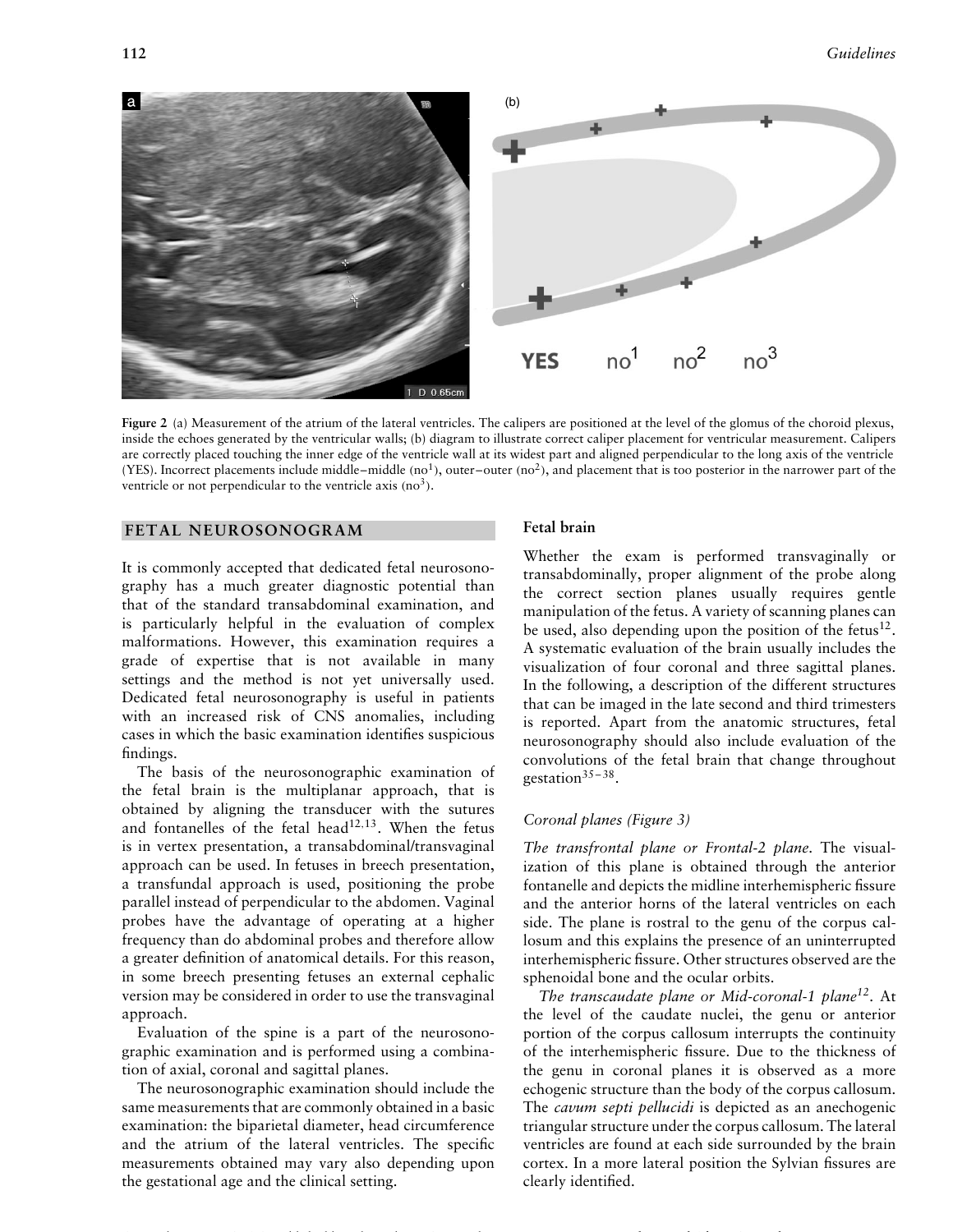

**Figure** 3 Coronal views of the fetal head. (a) Transfrontal plane; (b) transcaudate plane; (c) transthalamic plane; (d) transcerebellar plane. CSP, *cavum septi pellucidi*; IHF, interhemispheric fissure.



**Figure 4** Sagittal planes of the fetal head. (a) Midsagittal plane; (b) parasagittal plane. 3v, third ventricle; 4v, fourth ventricle.

*The transthalamic plane or Mid-coronal-2 plane12.* Both thalami are found in close apposition but in some cases the third ventricle may be observed in the midline with the interventricular foramina and the atrium of the lateral ventricles with the choroid plexus slightly cranial on each side (*Mid-coronal-3 plane*). Close to the cranial base and in the midline the basal cistern contains the vessels of the circle of Willis and the optic chiasma.

*The transcerebellar plane or Occipital-1 and 2 plane.* This plane is obtained through the posterior fontanels and enables visualization of the occipital horns of the lateral ventricles and the interhemispheric fissure. Both cerebellar hemispheres and the vermis are also seen in this plane.

## *Sagittal planes (Figure 4)*

Three sagittal planes are usually studied: the midsagittal; and the parasagittal of each side of the brain.

The *midsagittal or median plane*<sup>12</sup> shows the corpus callosum with all its components; the *cavum septi pellucidi*, and in some cases also the *cavum vergae* and *cavum veli interpositi*, the brain stem, pons, vermis and posterior fossa. Using color Doppler the anterior cerebral artery, pericallosal artery with their branches and the vein of Galen may be seen.

The *parasagittal or Oblique plane-1*<sup>12</sup> depicts the entire lateral ventricle, the choroid plexus, the periventricular tissue and the cortex.

#### **Fetal spine**

Three types of scanning planes can be used to evaluate the integrity of the spine. The choice depends upon the fetal position. Usually, only two of these scanning planes are possible in a given case.

In *transverse planes or axial planes,* the examination of the spine is a dynamic process performed by sweeping the transducer along the entire length of the spine and at the same time keeping in the axial plane of the level being examined (Figure 5). The vertebrae have different anatomic configurations at different levels. Fetal thoracic and lumbar vertebrae have a triangular shape, with the ossification centers surrounding the neural canal. The first cervical vertebrae are quadrangular in shape, and sacral vertebrae are flat.

In *sagittal planes* the ossification centers of the vertebral body and posterior arches form two parallel lines that converge in the sacrum. When the fetus is prone, a true sagittal section can also be obtained, directing the ultrasound beam across the unossified spinous process. This allows imaging of the spinal canal, and of the spinal cord within it (Figure 6). In the second and third trimesters of gestation the conus medullaris is usually found at the level of  $L2-L3^{39}$ .

In *coronal planes*, one, two or three parallel lines are seen, depending upon the orientation of the sound beam (Figure 7).

Integrity of the neural canal is inferred by the regular disposition of the ossification centers of the spine and the presence of soft tissue covering the spine. If a true sagittal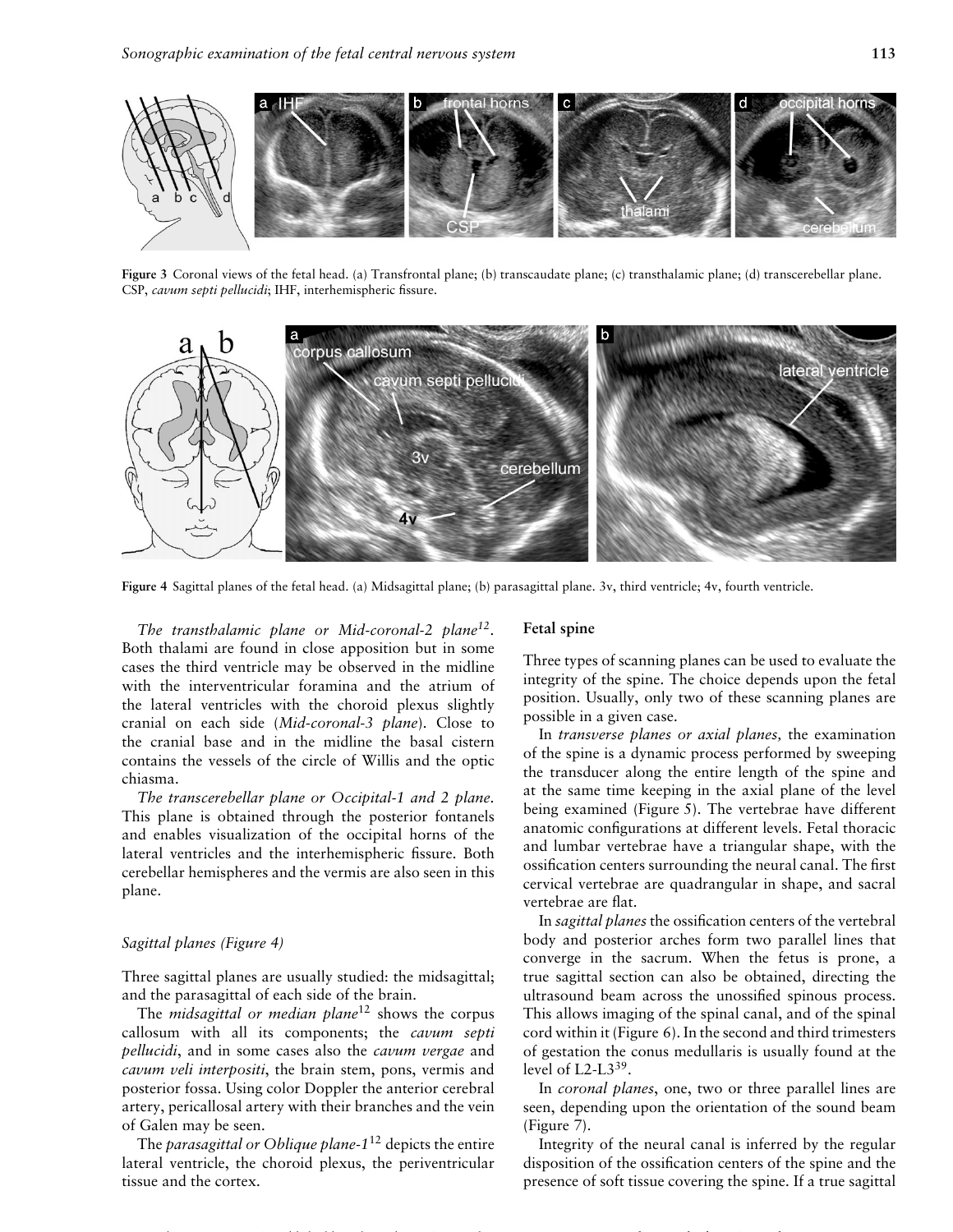

**Figure 5** Axial views of the fetal spine at different levels. (a) Cervical; (b) thoracic; (c) lumbar; (d) sacral. The arrows point to the three ossification centers of the vertebrae. Note the intact skin overlying the spine. On images a–c the spinal cord is visible as a hypoechoic ovoid with central white dot.



**Figure 6** Sagittal view of the fetal spine at midgestation. Using the unossified spinous process of the vertebrae as an acoustic window, the contents of the neural canal are demonstrated. The conus medullaris is normally positioned at the level of the second lumbar vertebra (L2).

section can be obtained, visualizing the conus medullaris in its normal location further strengthens the diagnosis of normalcy.

## **EFFECTIVENESS OF ULTRASOUND EXAMINATION OF THE FETAL NEURAL AXIS**

In a low risk pregnancy around midgestation, if the transventricular plane and the transcerebellar plane are satisfactorily obtained, the head measurements (head circumference in particular) are within normal limits for gestational age, the atrial width is less than 10.0 mm and the cisterna magna width is between 2–10 mm, many cerebral malformations are excluded, the risk of a CNS anomaly is exceedingly low and further examinations are not indicated<sup>17</sup>.



**Figure 7** Coronal views of the fetal spine. These images were obtained with three-dimensional ultrasound from the same sonographic volume using different angulations and beam-thicknesses. (a) A thin ultrasound beam is oriented through the bodies of the vertebrae; (b) the same ultrasound beam is oriented more posteriorly to demonstrate the posterior arches of the vertebrae; (c) a thick ultrasound beam is used to demonstrate simultaneously the three ossification centers.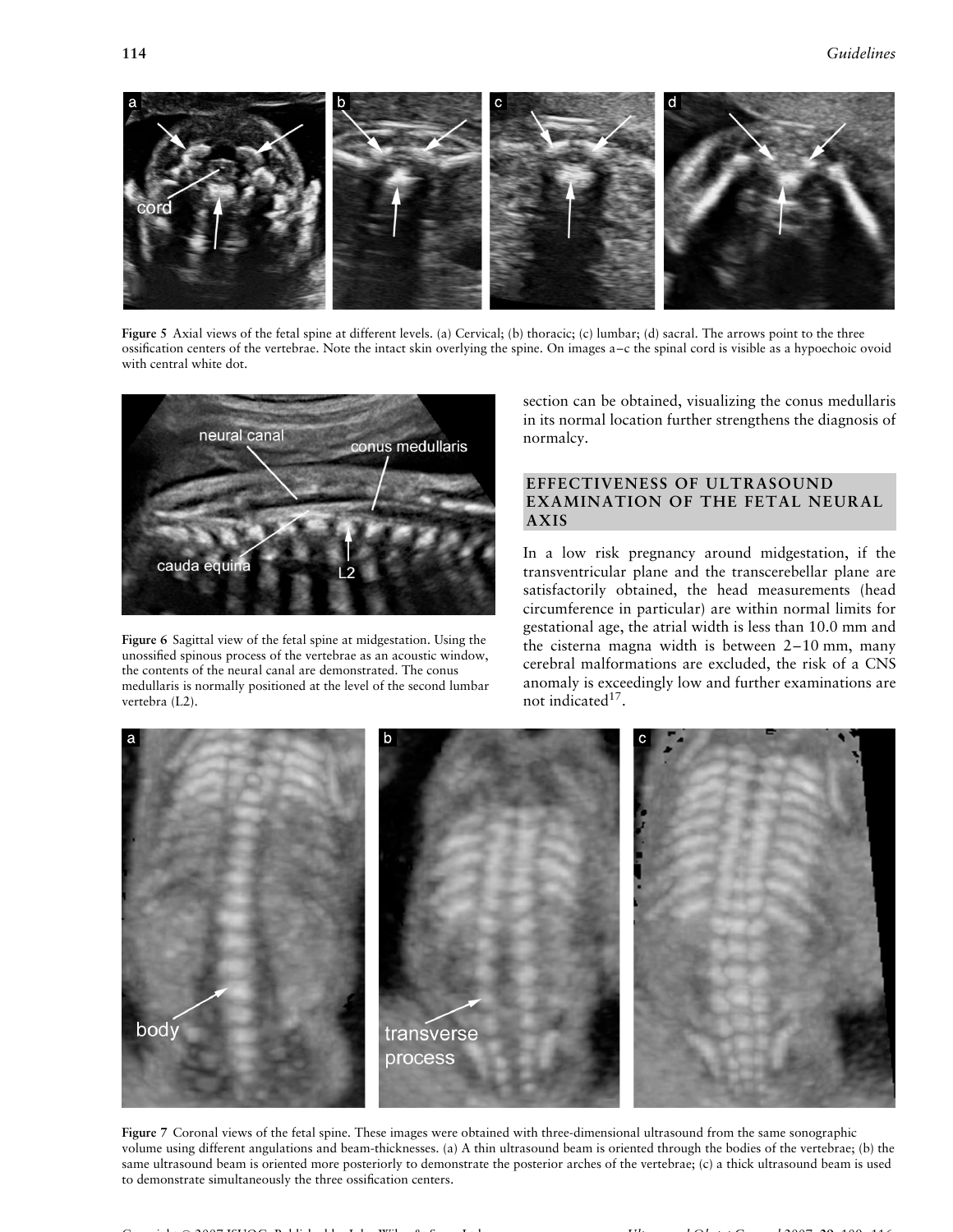It is beyond the scope of these guidelines to review the available literature on the sensitivity of antenatal ultrasound in the prediction of neural anomalies. Some studies of low risk patients undergoing basic examinations have reported sensitivities in excess of  $80\%^{40,41}$ . However, these results probably greatly overestimate the diagnostic potential of the technique. These surveys had invariably very short follow-up and almost only included open neural tube defects, whose recognition was probably facilitated by systematic screening with maternal serum alphafetoprotein. Diagnostic limitations of prenatal ultrasound are well documented and occur for a number of reasons $42$ . Some even severe anomalies may be associated with only subtle findings in early gestation<sup>43</sup>. The brain continues to develop in the second half of gestation and into the neonatal period thus limiting the detection of anomalies of neuronal proliferation (such as microcephaly<sup>44</sup>, tumors<sup>45</sup> and cortical malformations<sup>42</sup>). Also, some cerebral lesions are not due to faulty embryological development but represent the consequence of acquired prenatal or perinatal insults<sup>46-48</sup>. Even in expert hands some types of anomalies may be difficult or impossible to diagnose *in utero*, in a proportion that is yet impossible to determine with precision.

#### **REFERENCES**

- 1. Myrianthopoulos NC. Epidemiology of central nervous system malformations. In: Vinken PJ, Bruyn GW, editors. *Handbook of Clinical Neurology*. Elsevier: Amsterdam, 1977; 139–171.
- 2. Levine D, Barnes PD, Robertson RR, Wong G, Mehta TS. Fast MR imaging of fetal central nervous system abnormalities. *Radiology* 2003; **229**: 51–61.
- 3. Griffiths PD, Paley MN, Widjaja E, Taylor C, Whitby EH. In utero magnetic resonance imaging for brain and spinal abnormalities in fetuses. *BMJ* 2005; **331**: 562–565.
- 4. Malinger G, Ben-Sira L, Lev D, Ben-Aroya Z, Kidron D, Lerman-Sagie T. Fetal brain imaging: a comparison between magnetic resonance imaging and dedicated neurosonography. *Ultrasound Obstet Gynecol* 2004; **23**: 333–340.
- 5. Malinger G, Lev D, Lerman-Sagie T. Is fetal magnetic resonance imaging superior to neurosonography for detection of brain anomalies? *Ultrasound Obstet Gynecol* 2002; **20**: 317–321.
- 6. Ghi T, Pilu G, Savelli L, Segata M, Bovicelli L. Sonographic diagnosis of congenital anomalies during the first trimester. *Placenta* 2003; **24** (Suppl B): S84–S87.
- 7. Monteagudo A, Timor-Tritsch IE. First trimester anatomy scan: pushing the limits. What can we see now? *Curr Opin Obstet Gynecol* 2003; **15**: 131–141.
- 8. Bronshtein M, Ornoy A. Acrania: anencephaly resulting from secondary degeneration of a closed neural tube: two cases in the same family. *J Clin Ultrasound* 1991; **19**: 230–234.
- 9. Blaas HG, Eik-Nes SH, Vainio T, Isaksen CV. Alobar holoprosencephaly at 9 weeks gestational age visualized by twoand three-dimensional ultrasound. *Ultrasound Obstet Gynecol* 2000; **15**: 62–65.
- 10. Blaas HG, Eik-Nes SH, Isaksen CV. The detection of spina bifida before 10 gestational weeks using two- and threedimensional ultrasound. *Ultrasound Obstet Gynecol* 2000; **16**: 25–29.
- 11. Johnson SP, Sebire NJ, Snijders RJ, Tunkel S, Nicolaides KH. Ultrasound screening for anencephaly at 10–14 weeks of gestation. *Ultrasound Obstet Gynecol* 1997; **9**: 14–16.
- 12. Timor-Tritsch IE, Monteagudo A. Transvaginal fetal neurosonography: standardization of the planes and sections by
- 13. Malinger G, Katz A, Zakut H. Transvaginal fetal neurosonography. Supratentorial structures. *Isr J Obstet Gynecol* 1993; **4**:  $1 - 5$ .
- 14. Pilu G, Segata M, Ghi T, Carletti A, Perolo A, Santini D, Bonasoni P, Tani G, Rizzo N. Diagnosis of midline anomalies of the fetal brain with the three-dimensional median view. *Ultrasound Obstet Gynecol* 2006; **27**: 522–529.
- 15. Monteagudo A, Timor-Tritsch IE, Mayberry P. Three-dimensional transvaginal neurosonography of the fetal brain: 'navigating' in the volume scan. *Ultrasound Obstet Gynecol* 2000; **16**: 307–313.
- 16. van den Wijngaard JA, Groenenberg IA, Wladimiroff JW, Hop WC. Cerebral Doppler ultrasound of the human fetus. *Br J Obstet Gynaecol* 1989; **96**: 845–849.
- 17. Filly RA, Cardoza JD, Goldstein RB, Barkovich AJ. Detection of fetal central nervous system anomalies: a practical level of effort for a routine sonogram. *Radiology* 1989; **172**: 403–408.
- 18. Falco P, Gabrielli S, Visentin A, Perolo A, Pilu G, Bovicelli L. Transabdominal sonography of the cavum septum pellucidum in normal fetuses in the second and third trimesters of pregnancy. *Ultrasound Obstet Gynecol* 2000; **16**: 549–553.
- 19. Malinger G, Lev D, Kidron D, Heredia F, Hershkovitz R, Lerman-Sagie T. Differential diagnosis in fetuses with absent septum pellucidum. *Ultrasound Obstet Gynecol* 2005; **25**: 42–49.
- 20. Pilu G, Reece EA, Goldstein I, Hobbins JC, Bovicelli L. Sonographic evaluation of the normal developmental anatomy of the fetal cerebral ventricles: II. The atria. *Obstet Gynecol* 1989; **73**: 250–256.
- 21. Cardoza JD, Filly RA, Podrasky AE. The dangling choroid plexus: a sonographic observation of value in excluding ventriculomegaly. *AJR Am J Roentgenol* 1988; **151**: 767–770.
- 22. Cardoza JD, Goldstein RB, Filly RA. Exclusion of fetal ventriculomegaly with a single measurement: the width of the lateral ventricular atrium. *Radiology* 1988; **169**: 711–714.
- 23. Mahony BS, Nyberg DA, Hirsch JH, Petty CN, Hendricks SK, Mack LA. Mild idiopathic lateral cerebral ventricular dilatation in utero: sonographic evaluation. *Radiology* 1988; **169**: 715–721.
- 24. Bromley B, Nadel AS, Pauker S, Estroff JA, Benacerraf BR. Closure of the cerebellar vermis: evaluation with second trimester US. *Radiology* 1994; **193**: 761–763.
- 25. Shepard M, Filly RA. A standardized plane for biparietal diameter measurement. *J Ultrasound Med* 1982; **1**: 145–150.
- 26. Snijders RJ, Nicolaides KH. Fetal biometry at 14–40 weeks' gestation. *Ultrasound Obstet Gynecol* 1994; **4**: 34–48.
- 27. Pilu G, Falco P, Gabrielli S, Perolo A, Sandri F, Bovicelli L. The clinical significance of fetal isolated cerebral borderline ventriculomegaly: report of 31 cases and review of the literature. *Ultrasound Obstet Gynecol* 1999; **14**: 320–326.
- 28. Kelly EN, Allen VM, Seaward G, Windrim R, Ryan G. Mild ventriculomegaly in the fetus, natural history, associated findings and outcome of isolated mild ventriculomegaly: a literature review. *Prenat Diagn* 2001; **21**: 697–700.
- 29. Wax JR, Bookman L, Cartin A, Pinette MG, Blackstone J. Mild fetal cerebral ventriculomegaly: diagnosis, clinical associations, and outcomes. *Obstet Gynecol Surv* 2003; **58**: 407–414.
- 30. Laskin MD, Kingdom J, Toi A, Chitayat D, Ohlsson A. Perinatal and neurodevelopmental outcome with isolated fetal ventriculomegaly: a systematic review. *J Matern Fetal Neonatal Med* 2005; **18**: 289–298.
- 31. Achiron R, Schimmel M, Achiron A, Mashiach S. Fetal mild idiopathic lateral ventriculomegaly: is there a correlation with fetal trisomy? *Ultrasound Obstet Gynecol* 1993; **3**: 89–92.
- 32. Gaglioti P, Danelon D, Bontempo S, Mombro M, Cardaropoli S, Todros T. Fetal cerebral ventriculomegaly: outcome in 176 cases. *Ultrasound Obstet Gynecol* 2005; **25**: 372–377.